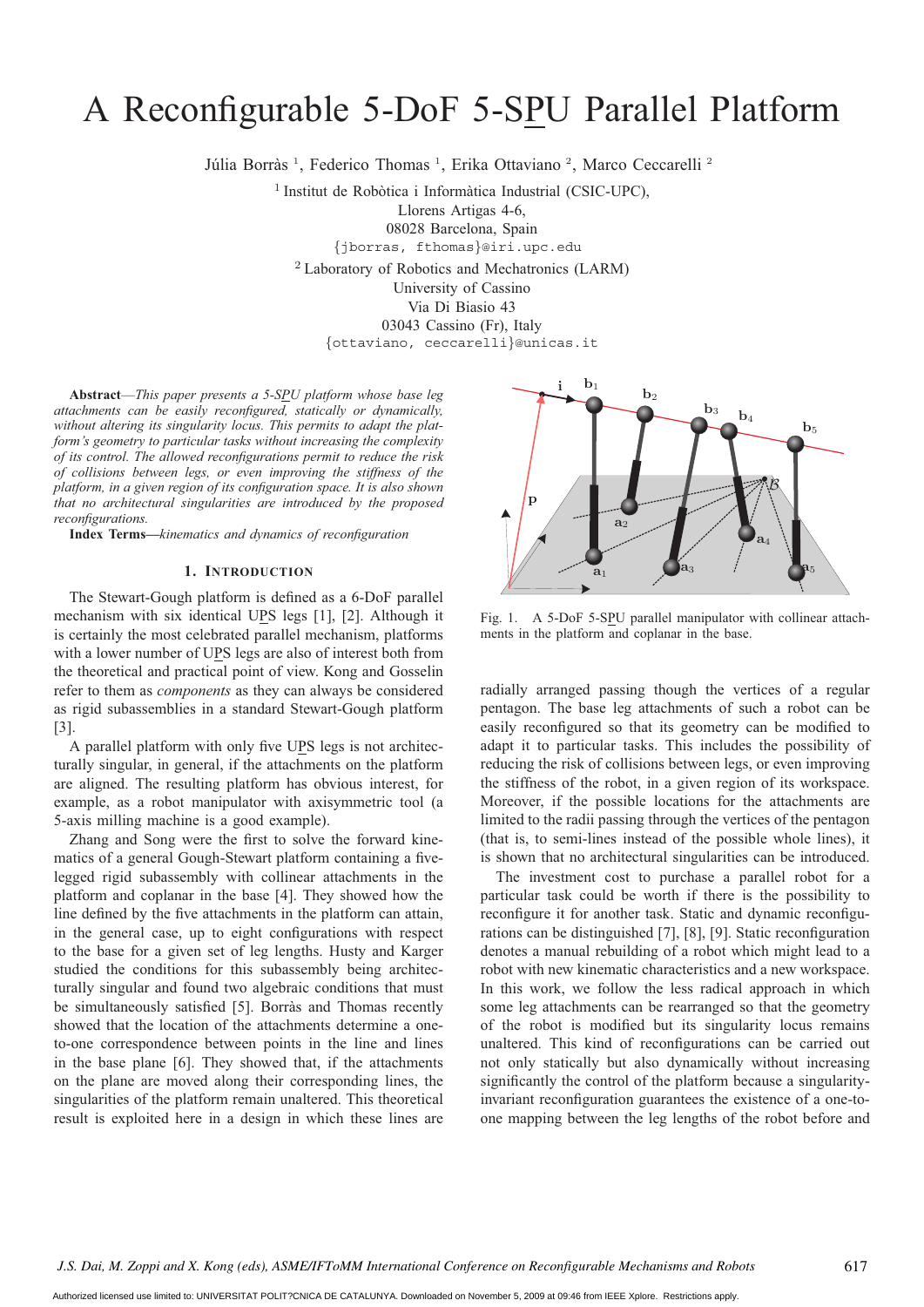

Fig. 2. When two legs in a Stewart-Gough platform share an attachment, the other two attachments can be reconfigured without altering the singularities of the platform.

after the reconfiguration.

The simplest reconfiguration in the location of the attachments of a Stewart-Gough platform without changing its singularity locus arises when two legs share a multiple spherical joint, as shown in Fig. 2. In this particular case, the other two attachments can be displaced along the line they define provided that both legs are not made coincident, in which case a trivial architectural singularity is introduced [10]. In more complex configurations, like the one considered herein, the possible singularity-invariant reconfigurations, if any, follow much more complex rules and the configurations that lead to architectural singularities are non obvious.

This paper is divided into two main parts. In the first one, the kinematics of a general 5-SPU parallel platform is reviewed. Particular attention is paid to the characterization of both those configurations of the attachments that leave the platform singularity locus invariant and those that introduce architectural singularities. In the second part, based on these theoretical results, a particular reconfigurable architecture is proposed an analyzed.

### **2. KINEMATICS OF THE 5-DOF 5-SPU PARALLEL MECHANISM**

Let us consider the 5-DoF 5-SPU parallel mechanism appearing in Fig. 1. We assume that no four attachments on the plane are collinear, otherwise this subassembly would contain a four-legged rigid subassembly that can be studied separately [11].

The attachments on the plane have coordinates  $a_i$  =  $(x_i, y_i, 0)$ , for  $i = 1, \ldots, 5$ . The pose of the line with respect to the plane can be described by the position vector  $\mathbf{p} = (p_x, p_y, p_z)$  and the unit vector  $\mathbf{i} = (u, v, w)$  in the direction of the line. Thus, the coordinates of the attachments on the line, expressed in the base reference frame, can be written as  $\mathbf{b}_i = \mathbf{p} + z_i \mathbf{i}$ .

It has been shown that the singularities of this mechanism correspond to those configurations in which the determinant of the following matrix is zero [6]:

$$
\mathbf{T} = \begin{pmatrix} wp_z & wk_1 & wk_2 & -p_z k_1 & -p_z k_2 & -w^2 \\ z_1 & x_1 & y_1 & x_2 z_2 & y_1 z_1 & 1 \\ z_2 & x_2 & y_2 & x_2 z_2 & y_2 z_2 & 1 \\ z_3 & x_3 & y_3 & x_3 z_3 & y_3 z_3 & 1 \\ z_4 & x_4 & y_4 & x_4 z_4 & y_4 z_4 & 1 \\ z_5 & x_5 & y_5 & x_5 z_5 & y_5 z_5 & 1 \end{pmatrix}, \quad (1)
$$

where  $k_1 = (p_z u - p_x w)$  and  $k_2 = (p_z v - p_y w)$ . In other words, when

$$
det(\mathbf{T}) = C_1wp_z + C_2w(p_zu - p_xw) + C_3w(p_zv - p_yw) +
$$
  
\n
$$
C_4p_z(p_xw - p_zu) + C_5p_z(p_yw - p_zv) - C_6w^2 = 0,
$$
 (2)

where  $C_i$ , for  $i = 1, \ldots 6$ , is the cofactor of the element i of the first row of **T**.

#### **2.1. Singularity-invariant reconfigurations**

Let us consider the multilinear equation

$$
ax + by + cz + dxz + eyz + f = 0,
$$
\n(3)

which implicitly defines a hypersurface in the space defined by  $(x, y, z) \in \mathbb{R}^3$ . Let us assume that the attachments of leg i of our platform define a point,  $(x_i, y_i, z_i)$ , in this hypersurface. Since we have five legs (i.e., five points in this hypersurface), the coefficients  $a, b, c, e$ , and f are uniquely determined. Actually, (3) can be explicitly expressed in terms of these five points as:

$$
\begin{vmatrix} z & x & y & xz & yz & 1 \ z_1 & x_1 & y_1 & x_1z_1 & y_1z_1 & 1 \ z_2 & x_2 & y_2 & x_2z_2 & y_2z_2 & 1 \ z_3 & x_3 & y_3 & x_3z_3 & y_3z_3 & 1 \ z_4 & x_4 & y_4 & x_4z_4 & y_4z_4 & 1 \ z_5 & x_5 & y_5 & x_5z_5 & y_5z_5 & 1 \ \end{vmatrix} = 0,
$$
 (4)

or, alternatively, as

$$
C_1 z + C_2 x + C_3 y + C_4 x z + C_5 y z + C_6 = 0
$$
 (5)

where  $C_i$  are the cofactors referred in the previous section, i.e., the same coefficients appearing in (2).

Now, observe that, if we substitute one of the five points by any other point in the hypersurface, the polynomial equation (5) will have the same set of coefficients up to a scalar multiple. Then, if we change the attachments of one leg so that the coordinates of the new attachments satisfy (4), the coefficients of the singularity polynomial in (2) remain the same up to a constant multiple and, as a consequence, its root locus remains invariant. This simple observation gives us the clue to change the attachments locations without changing the platform singularity locus.

Equation (4) implicitly defines a one-to-one correspondence between points in the line and lines in the plane. Indeed, given an attachment on the plane with coordinates  $(x, y, 0)$ , we conclude from equation (4) that there is a unique corresponding attachment on the line with coordinate  $z$ . On the way round, given an attachment on the line, a line is defined in the plane.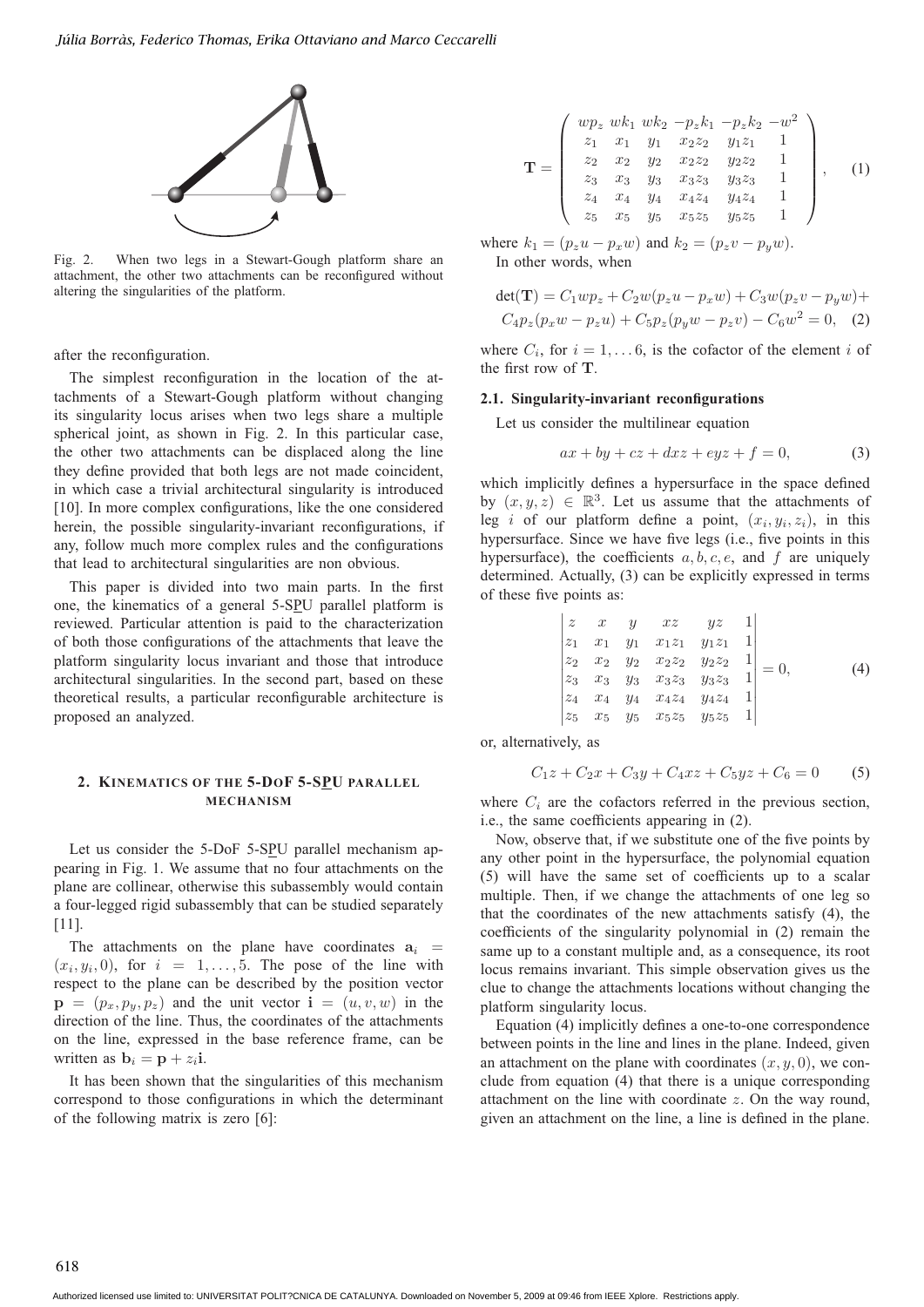

Fig. 3. Three different views of the proposed 5-DoF 5-SPU parallel platform in the same configuration. The base attachments can be independently moved along radial guides without altering the singularity locus of the platform.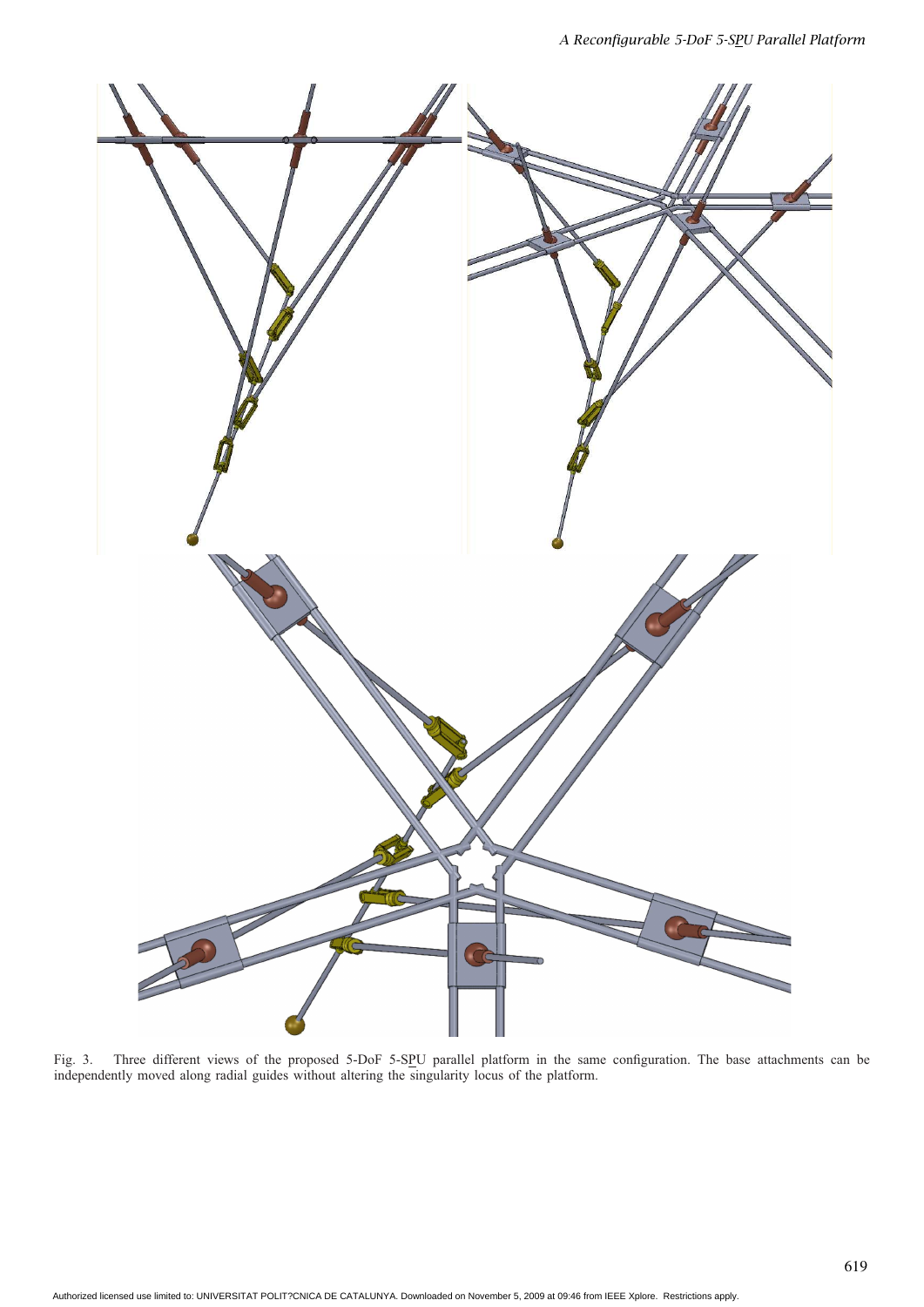It is important to realize that, as  $z$  varies, the generated lines intersect at a single point whose coordinates are:

$$
\mathcal{B} = \left( \frac{C_3 C_1 - C_6 C_5}{C_2 C_5 - C_4 C_3}, -\frac{C_2 C_1 - C_4 C_6}{C_2 C_5 - C_4 C_3}, 0 \right). \tag{6}
$$

Each line on the base passing through  $\beta$  is called a  $\beta$ -line (Fig. 1).

Point  $\beta$  is located at the origin of the reference frame if the following design conditions are satisfied:

$$
C_3C_1 = C_6C_5
$$
,  $C_2C_1 = C_4C_6$ , and  $C_2C_5 \neq C_4C_3$ . (7)

Summing up, the coordinates of the attachments of leg  $l_i$ are given by  $(x_i, y_i, z_i)$ , where  $(x_i, y_i)$  are the coordinates of the attachments on the base and  $z_i$  the local coordinate of the attachment on the line. Then, if the base attachments are moved along their corresponding  $\beta$ -lines, the resulting new attachments  $(x'_i, y'_i, z_i)$  satisfy (4), and the resulting singularity polynomial is the same, up to a scalar factor, which does not modify its zeros provided that this scalar factor is different form zero.

#### **2.2. Assembly modes**

In order to obtain the assembly modes of a 5-SPU parallel platform, it is possible to apply the procedure proposed in [4]. Next, the main steps of this procedure are summarized.

The leg lengths of the platform can be expressed as  $l_i^2 = ||\mathbf{b}_i - \mathbf{a}_i||$ , for  $i = 1, \dots, 5$ . If we subtract from these expressions the equation  $u^2 + v^2 + w^2 = 1$ , quadratic terms in  $u, v$  and  $w$  cancel yielding

$$
\frac{1}{2}(p_x^2 + p_y^2 + p_z^2) + z_i t - x_i p_x - y_i p_y - x_i z_i u - y_i z_i v \n+ \frac{1}{2}(x_i^2 + y_i^2 + z_i^2 - l_i^2) = 0,
$$
\n(8)

for  $i = 1, \ldots, 5$ , where  $t = \mathbf{p} \cdot \mathbf{i}$ . Subtracting the equation for  $i = 1$  from the others, quadratic terms in  $p_x$ ,  $p_y$  and  $p_z$  cancel as well, and the resulting equations can be written in matrix form as:

$$
\begin{pmatrix}\nx_2 - x_1 & y_2 - y_1 & x_2z_2 - x_1z_1 & y_2z_2 - y_1z_1 \\
x_3 - x_1 & y_3 - y_1 & x_3z_3 - x_1z_1 & y_3z_3 - y_1z_1 \\
x_4 - x_1 & y_4 - y_1 & x_4z_4 - x_1z_1 & y_4z_4 - y_1z_1 \\
x_5 - x_1 & y_5 - y_1 & x_5z_5 - x_1z_1 & y_5z_5 - y_1z_1\n\end{pmatrix}\n\begin{pmatrix}\np_x \\
p_y \\
u \\
v\n\end{pmatrix} = \begin{pmatrix}\nx_2 - x_1 & y_3 - y_1z_1 \\
x_4 - x_1 & y_4z_4 - y_1z_1 \\
x_5 - x_1 & y_5z_5 - x_1z_1 & y_5z_5 - y_1z_1\n\end{pmatrix},
$$
\n
$$
\begin{pmatrix}\n(z_2 - z_1)t + N_2 \\
(z_3 - z_1)t + N_3 \\
(z_4 - z_1)t + N_4 \\
(z_5 - z_1)t + N_5\n\end{pmatrix},
$$
\n(9)

where  $N_i = 1/2(x_i^2 + y_i^2 + z_i^2 - l_i^2 - x_1^2 - y_1^2 - z_1^2 + l_1^2)$ .

The system determinant is  $C_1$ , that is, the value of the cofactor of the  $(1,1)$  entry of **T** in  $(1)$ . If this cofactor is zero, we can always choose as parameter either  $p_x$ ,  $p_y$ , u or v to reformulate the above linear system. Since not all cofactors can be zero, otherwise the platform becomes architecturally singular, we can always find a non-singular linear system by choosing the right parameter.

The solution of the above system, using Crammer's rule, can be written in terms of the cofactors of the first row of **T** as:

$$
\left\{p_x = \frac{E_2 - C_2t}{C_1}, p_y = \frac{E_3 - C_3t}{C_1}, u = \frac{E_4 - C_4t}{C_1}, v = \frac{E_5 - C_5t}{C_1}\right\},\tag{10}
$$

where  $E_i$  results from substituting the  $(i - 1)$ th column of  $C_1$  by  $(N_2, N_3, N_4, N_5)^T$ .

Now, since  $t = \mathbf{p} \cdot \mathbf{i}$ ,

$$
(p_z w)^2 = (t - p_x u - p_y v)^2.
$$
 (11)

From equation  $u^2 + v^2 + w^2 = 1$ , and equation (8) for  $i = 1$ , we have

$$
w2 = 1 - u2 - v2,
$$
  
\n
$$
pz2 = 2(-z1t + x1px + y1py + z1y1v + z1x1u) (12)\n
$$
-px2 - py2 - x12 - y12 - z12 + l12.
$$
$$

Then, substituting the above expressions for  $w^2$  and  $p_z^2$ , and the values of  $p_x$ ,  $p_y$ , u and v in (10), in equation (11), a fourth-degree polynomial in  $t$  is obtained. For each root of this polynomial, when substituted in equations (11) and (12), we obtain two values for  $\{z, w\}$ . Thus, a total number of eight assembly modes is obtained.

#### **3. ARCHITECTURAL SINGULARITIES**

When a manipulator is architecturally singular, it is singular in all the points of its configuration space [12]. It is important to characterize architectural singularities to avoid them in the design process but, when working with reconfigurable robots, such characterization become crucial to design the leg rearrangements.

Architectural singularities of the presented manipulator were fully characterized in [13], where it was shown that this kind of singularities arise either when

- (a) four attachments in the plane are collinear, or
- (b) a base attachment is located on the conic formed by the other four base attachments and point B.

When all base attachments are located on different  $\beta$ lines (as in the proposed manipulator), no other architectural singularities can arise (see [13] for details).

Let us consider the conic passing through any four base attachments, with coordinates  $(x_i, y_i)$ ,  $(x_i, y_j)$ ,  $(x_k, y_k)$ , and  $(x_l, y_l)$ , and point B (in our case, the origin of the reference frame). Its equation can be expressed as:

$$
\begin{vmatrix} x^2 & xy & y^2 & x & y \ x_i^2 & x_iy_i & y_i^2 & x_i & y_i \ x_j^2 & x_jy_j & y_j^2 & x_j & y_j \ x_k^2 & x_ky_k & y_k^2 & x_k & y_k \ x_l^2 & x_ly_l & y_l^2 & x_l & y_l \end{vmatrix} = 0.
$$
 (13)

Provided that no four attachments are collinear, the remaining base attachment can be freely moved along its associated line without introducing an architectural singularity if, and only if, it is not located on this conic [13].

In the next section, it is shown that, by arranging the lines radially and constraining the attachments locations to lie on half of these lines, it is possible to completely avoid such kind of singularities.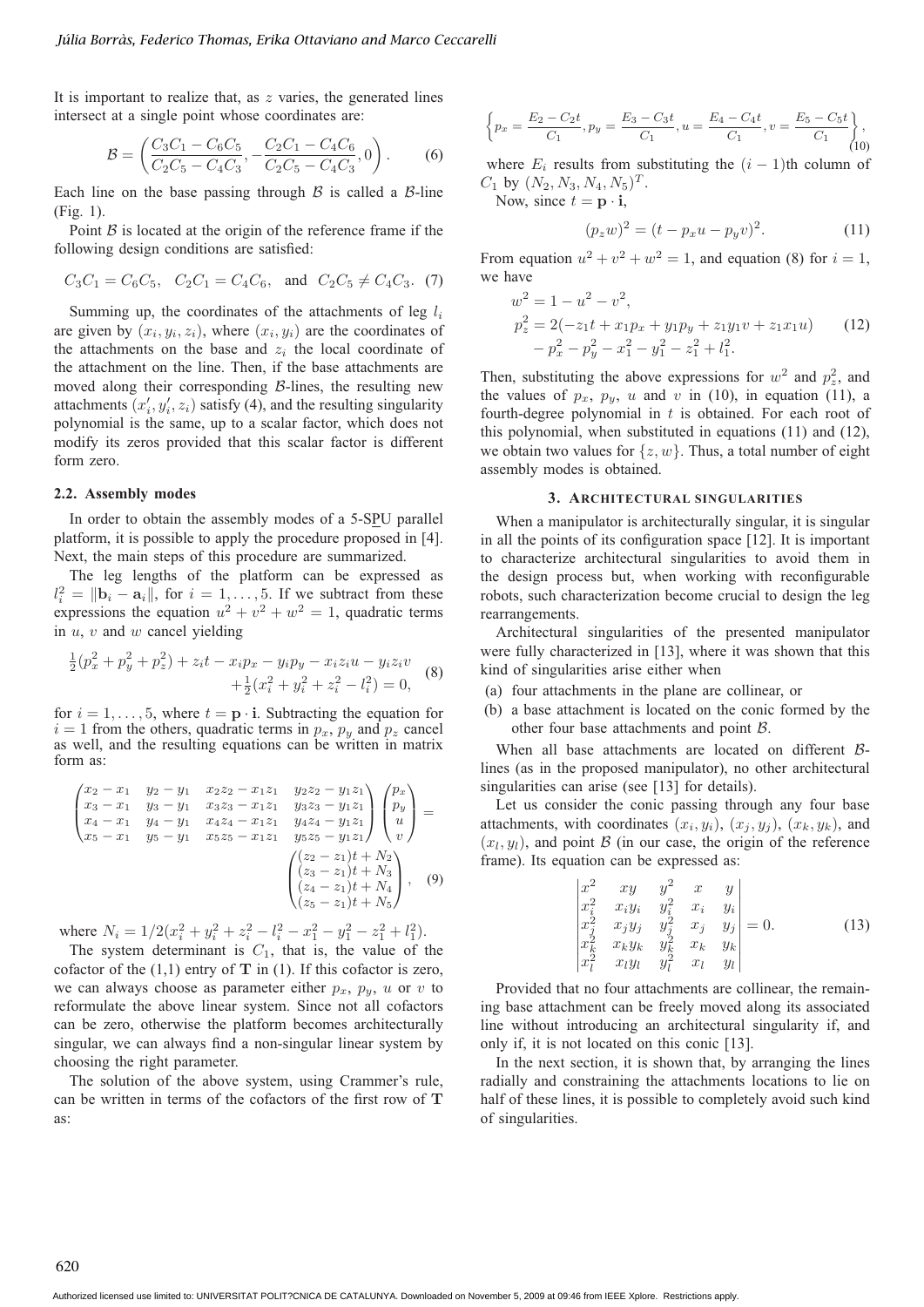

Fig. 4. The base attachments in the proposed architecture can be independently moved along radial guides (shown in dotted lines) without leading to architectural singularities because each attachment cannot be located on the conic (shown in solid lines) defined by the other four attachments and the origin. Moreover, no four attachments can be made collinear. If the attachments could move along their whole associated B-lines, they could overpass the origin giving rise to the possibility of intersect the conic (shown in dotted circles) thus leading to architectural singularities. Limiting the possible reconfigurations to radial guides, this possibility is totally excluded.

#### **4. THE PROPOSED ARCHITECTURE**

Let us consider the 5-SPU parallel mechanism in Fig. 3 whose attachments in their local reference frames are given in Table I. The value of the resulting cofactors for the elements of the first row of **T** are:

$$
C_1 = 0,
$$
  
\n
$$
C_2 = 1130.928486,
$$
  
\n
$$
C_3 = -532.2016037,
$$
  
\n
$$
C_4 = -665.2520496,
$$
  
\n
$$
C_5 = 66.52518034,
$$
  
\n
$$
C_6 = 0.
$$

Since  $C_1 = C_6 = 0$ , the design conditions in (7) are satisfied. As a consequence, point  $\beta$ , according to equation (6), is located at the origin of the base reference frame, and the relationship between the coordinates of the attachments given

by Eq. (4) simplifies to

$$
(C_4x_i + C_5y_i)z_i + C_2x_i + C_3y_i = 0.
$$
 (14)

Likewise, the expression for the singularity locus, given by the root locus of the polynomial in Eq. (2), can also be simplified resulting in the set of configurations satisfying

$$
(C_4p_z - C_2w)(p_xw - p_zu) + (C_5p_z - C_3w)(p_yw - p_zv) = 0.
$$
\n(15)

For fixed orientations, the singularity locus is a ruled surface, and for fixed positions it is a quadratic curve on the sphere (see Fig. 5 for two particular cases).

When moving the base attachments along their associated  $\beta$ -lines, we must avoid possible architectural singularities. As explained in the previous section, this is achieved by ensuring that each base attachment does not lie in the conic defined by the other four attachments and point  $\beta$  (Fig. 4).

If the possible locations for the attachments are limited to the radii passing through the vertices of a pentagon, any four base attachments and the origin define, independently of the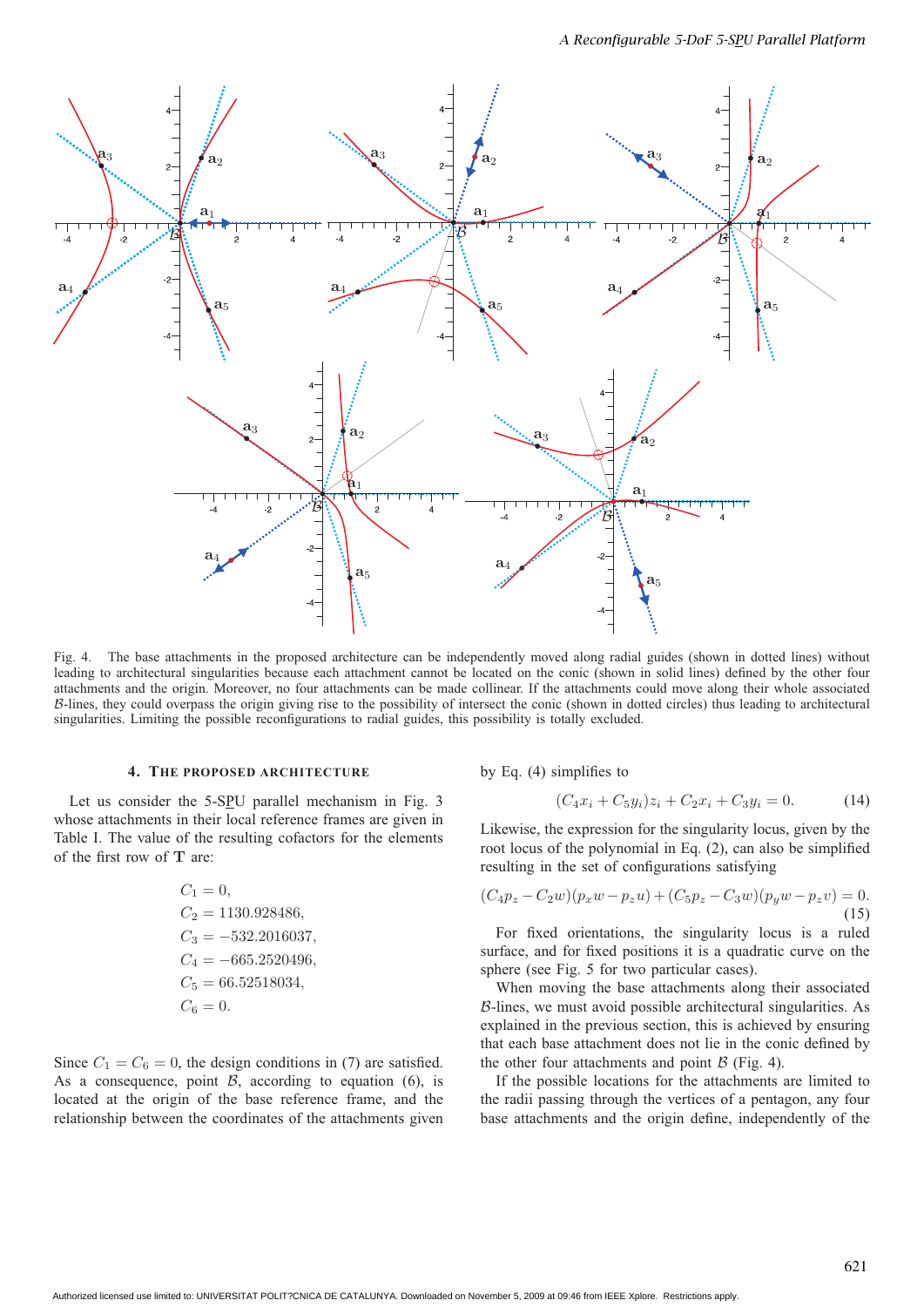**TABLE I** COORDINATES OF THE ATTACHMENTS IN THEIR LOCAL REFERENCE FRAMES  $(\mathbf{a}_i = (x_i, y_i, 0)$  and  $\mathbf{b}_i = \mathbf{p} + z_i \mathbf{i})$  for the PROPOSED ARCHITECTURE.

| $\iota$        | $x_i, y_i)$                                                                        | $z_i$                                                                                                                                          |
|----------------|------------------------------------------------------------------------------------|------------------------------------------------------------------------------------------------------------------------------------------------|
| $\mathbf{1}$   | (3,0)                                                                              | $\frac{17}{10}$                                                                                                                                |
| $\overline{2}$ | $\left(3\cos\left(\frac{2\pi}{5}\right),3\sin\left(\frac{2\pi}{5}\right)\right)$   | $\frac{17\cos\left(\frac{2\pi}{5}\right)-8\sin\left(\frac{2\pi}{5}\right)}{10\cos\left(\frac{2\pi}{5}\right)-\sin\left(\frac{2\pi}{5}\right)}$ |
| 3              | $\left(-3\cos\left(\frac{\pi}{5}\right),3\sin\left(\frac{\pi}{5}\right)\right)$    | $8\sin\left(\frac{\pi}{5}\right) + 17\cos\left(\frac{\pi}{5}\right)$<br>$10\cos\left(\frac{\pi}{5}\right) + \sin\left(\frac{\pi}{5}\right)$    |
| $\overline{4}$ | $\left(-3\cos\left(\frac{\pi}{5}\right), -3\sin\left(\frac{\pi}{5}\right)\right)$  | $\frac{17\cos\left(\frac{\pi}{5}\right)-8\sin\left(\frac{\pi}{5}\right)}{10\cos\left(\frac{\pi}{5}\right)-\sin\left(\frac{\pi}{5}\right)}$     |
|                | $\left(3\cos\left(\frac{2\pi}{5}\right), -3\sin\left(\frac{2\pi}{5}\right)\right)$ | $\frac{8\sin\left(\frac{2\pi}{5}\right)+17\cos\left(\frac{2\pi}{5}\right)}{\sin\left(\frac{2\pi}{5}\right)+10\cos\left(\frac{2\pi}{5}\right)}$ |

location of the four attachments on their radii, a non-convex planar set of points. As a consequence, the conic passing through them all is a hyperbola that does not intersect the radius associated with the remaining attachment but at the origin (Fig. 4). Thus, by allowing the attachments to independently slide along radial guides, the obtained reconfigurations can never be architecturally singular.

## **5. THE EFFECT OF RECONFIGURING**

J-P. Merlet showed that non of the dexterity indices defined for serial robots, such as the condition number or the manipulability index, are appropriate for parallel robots [14].

In the example presented in [14], it is shown how the determinant of the inverse Jacobian matrix can be used as a measure of the maximal positioning errors. Therefore, here the value of  $det(T)$  can be taken as a valid index to analyze the variation of the dexterity of the manipulator when performing reconfigurations.

As it has been proved in Section 2.1, for any given pose of the manipulator, when performing a rearrangement of the leg attachments along their radial guides, the singularity polynomial (15) is multiplied by a constant factor. An analytical expression for this factor is next obtained.

Consider as parameters the distances of each attachment to the origin, say  $\lambda_i = ||\mathcal{B} - \mathbf{a}_i||$  (see Fig.6). Using a symbolic algebraic manipulator it can be checked that, when rearranging



Fig. 5. Singularity locus for **(a)** a fixed orientation  $(u = \frac{\sqrt{3}}{3}, v = \frac{\sqrt{3}}{3}, w = \frac{\sqrt{3}}{3})$ , and **(b)** a fixed position  $(p_x = 1, p_y = -1, p_z = -4)$ .

leg attachments along their guides, (15) is multiplied by the factor

$$
\xi(\lambda_1, ..., \lambda_5) = \frac{1}{135(2\cos(\frac{\pi}{5}) - 3)}.
$$

$$
\left(2(\cos(\frac{\pi}{5}) - 1)(\lambda_1(\lambda_2\lambda_4 + \lambda_3\lambda_4 + \lambda_3\lambda_5) + \lambda_2(\lambda_3\lambda_5 + \lambda_4\lambda_5)) - (\lambda_1(\lambda_2\lambda_3 + \lambda_2\lambda_5 + \lambda_4\lambda_5) + \lambda_3(\lambda_2\lambda_4 + \lambda_4\lambda_5))\right).
$$

It can be checked that this factor cannot be zero for any positive value of  $\lambda_i$ ,  $i = 1, \ldots, 5$ , which is consistent with the fact that no architectural singularity can be attained with the proposed reconfigurations.

In the initial location of the base attachments given by the coordinates in Table I,  $\lambda_i = 3$ , for  $i = 1, \ldots, 5$ . Then,  $\xi(\lambda_1,\ldots,\lambda_5)=1$ . When moving one attachment along its